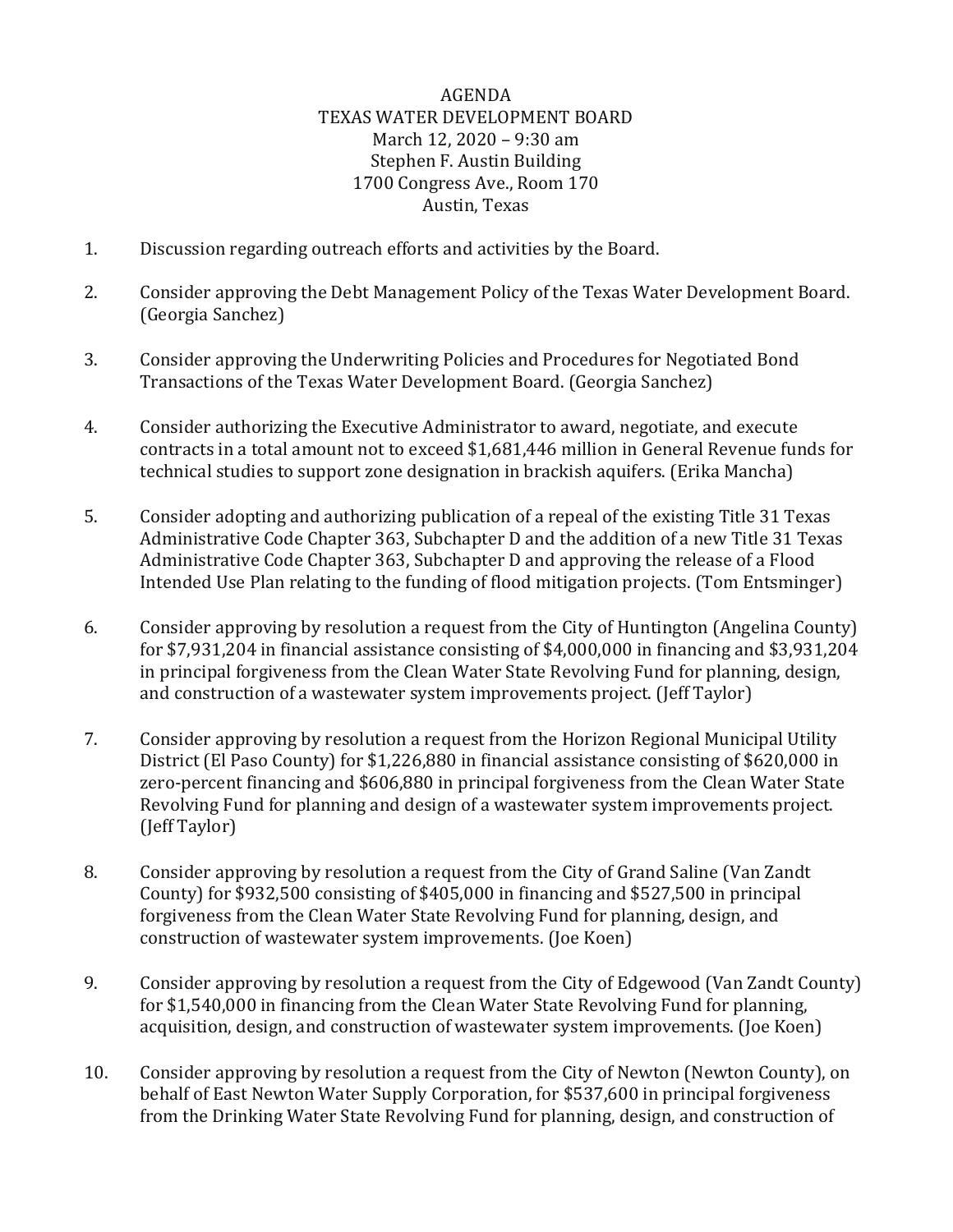water system improvements and for a waiver from the requirement to include funds to mitigate water loss as a part of the project. (Nancy Richards)

- 11. Considering amending by resolution the previously adopted Texas Water Development Board Resolution No. 19-035 to modify the City of Nassau Bay's (Harris County) Texas Water Development Fund project scope, extend the commitment, and close in two series. (Nancy Richards)
- 12. Consider approving by resolution a request from the Green Valley Special Utility District (Guadalupe County) for \$24,985,000 in financing from the Clean Water State Revolving Fund for planning, acquisition, design, and construction of wastewater system improvements. (Dain Larsen)
- 13. Consider approving by resolution a request from the North Alamo Water Supply Corporation (Hidalgo, Willacy, and Cameron Counties) for \$17,406,373 in financial assistance consisting of \$14,820,000 in financing and \$2,586,373 in principal forgiveness from the Drinking Water State Revolving Fund for planning, design, acquisition, and construction of water treatment system improvements. (Mireya Loewe)
- 14. The Board will receive comments from the public on any matters within the jurisdiction of the TWDB, with the exception of matters which are subject to the ex parte prohibition found in Texas Government Code Section 2001.061.
- 15. The Board may adjourn into Executive Session and conduct a closed meeting to consider any item on this agenda if a matter is raised that is appropriate for the Board to conduct a private consultation with its attorney on a matter in which the duty of the attorney to the governmental body under the Texas Disciplinary Rules of Professional Conduct of the State Bar of Texas clearly conflicts with Chapter 551 of the Texas Government Code. The Board may conduct a closed meeting to receive legal advice and discuss pending or contemplated litigation, settlement offers, or the appointment, employment, evaluation, reassignment, duties, discipline or dismissal of specific Board employees, including the Executive Administrator and General Counsel, as permitted by Sections 551.071 and 551.074, the Texas Open Meetings Act, codified as Chapter 551 of the Texas Government Code. The Board may also meet in open meeting to take action on legal or personnel matters considered in the closed meeting as required by Section 551.102 of the Open Meetings Act, Chapter 551 of the Government Code. The Board may conduct a closed meeting to consider and discuss financial matters related to the investment or potential investment of the Board's funds, as permitted by Section 6.0601(a) of the Texas Water Code. The Board may also meet in open meeting to take action on a financial matter discussed in the closed meeting as required by Section 6.0601(b) of the Texas Water Code.

The next currently scheduled meeting of the Texas Water Development Board will be April 9, 2020. Other meetings may be scheduled and will be posted in compliance with the Texas Open Meetings Act.

Persons with disabilities who plan to attend this meeting and who may need auxiliary aids or services such as interpreters for persons who are deaf or hearing impaired, readers, large print or